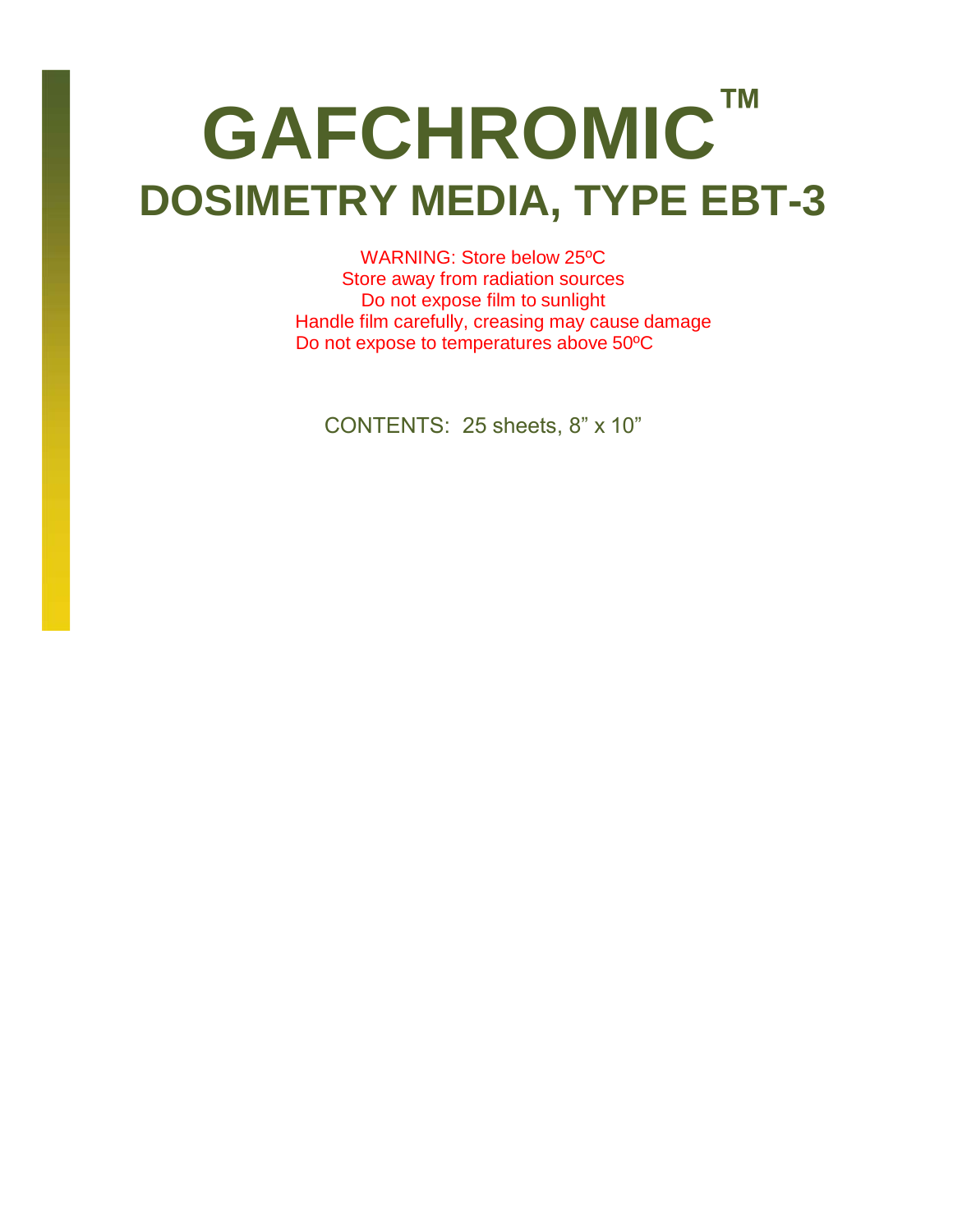# **GAFCHROMIC™ EBT3 Dosimetry Film**

GAFChromic EBT-3 is designed for the measurement of absorbed doses of ionizing radiation. It is particularly suited for high-energy photons. The dynamic range of this film is designed for best performance in the dose range from 0.2 to 10 Gy, making it suitable for many applications in IMRT, VMAT and brachytherapy. For measurement of doses substantially greater than 10 Gy EBT-XD or MD-V3 are preferred while the use of HD-V2 is indicated for still higher dose measurement.

The structure of EBT3 film is shown in Figure 1. The film is comprised of an active layer, nominally 28 μm thick, sandwiched between two 125 μm matte-polyester substrates. The active layer contains the active component, a marker dye, stabilizers and other components giving the film its near energyindependent response. The thickness of the active layer will vary slightly between different production lots. .



Figure 1: Structure of GAFChromic EBT3 Dosimetry Film

Key technical features of GAFChromic EBT3 include:

- Dynamic dose range: 0.1 Gy to 20 Gy
- Optimum dose range: 0.2 Gy to 10 Gy, best suited for applications such as IMRT and VMAT
- Develops in real time without post-exposure treatment;
- Energy-dependence: minimal response difference from 100keV into the MV range;
- Near tissue equivalent;
- High spatial resolution can resolve features down to  $25\mu$ m, or less
- Proprietary new technology incorporating a marker dye in the active layer:
	- Enables non-uniformity correction by using multi-channel dosimetry
	- Decreases UV/visible light sensitivity;
- Stable at temperatures up to  $60^{\circ}$ C;

The yellow marker dye incorporated in EBT3, in conjunction with an RGB film scanner and FilmQAPro software,  $1-3$  $1-3$  enables the dosimetry process to benefit from the application of triple-channel dosimetry.

To learn more about FilmQAPro software and triple-channel film dosimetry, visit [www.FilmQAPro.com.](http://www.filmqapro.com/)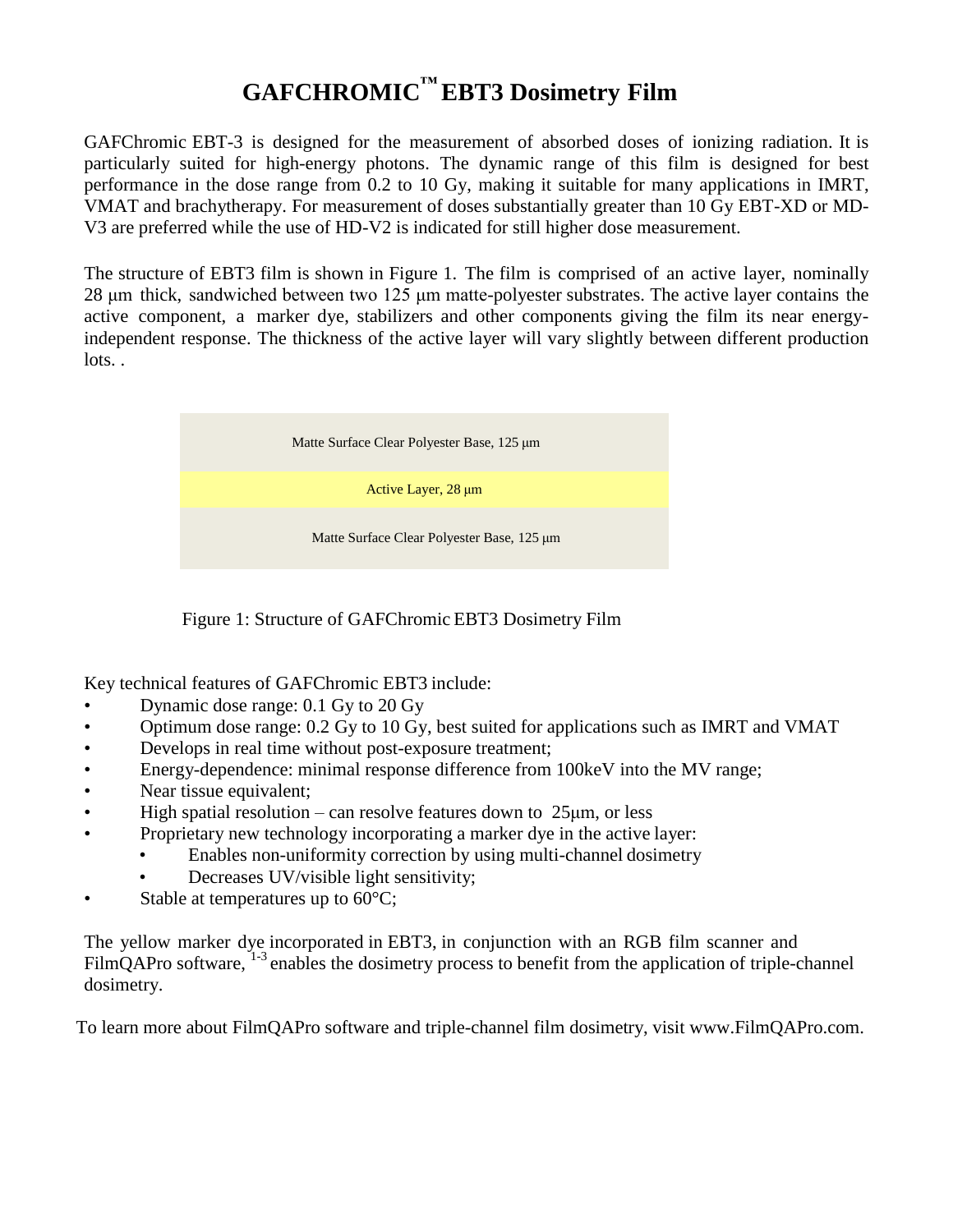## **SPECIFICATIONS**

| Property                                       | GAFChromic <sup>™</sup> EBT3 Film                                                                                                                    |
|------------------------------------------------|------------------------------------------------------------------------------------------------------------------------------------------------------|
| Configuration                                  | Active layer $(28 \mu m)$ sandwiched between 125 $\mu$ m matte-surface polyester<br>substrates                                                       |
| <b>Size</b>                                    | 8" x 10", other sizes available upon request                                                                                                         |
| <b>Dynamic Dose Range</b>                      | $0.1$ to $20$ Gy                                                                                                                                     |
| Energy dependency                              | <5% difference in net optical density when exposed at 100 keV and 18 MeV                                                                             |
| Dose fractionation<br>response                 | $<$ 5% difference in net optical density for a single 25 Gy dose and five cumulative 5<br>Gy doses at 30 min. intervals                              |
| Dose rate response                             | $\leq$ 5% difference in net optical density for 10 Gy exposures at rates of 3.4 Gy/min.<br>and 0.034 Gy/min.                                         |
| Stability in light                             | $\langle 5x10^{-3}$ change in optical density per 1000 lux-day                                                                                       |
| Stability in dark (pre-<br>exposure stability) | $\langle 5x10^4 \text{ optical density change/day at } 23 \text{ °C} \text{ and } \langle 2x10^4 \text{ density change/day} \rangle$<br>refrigerated |
| Uniformity                                     | Better than $\pm 3\%$ in sensitemetric response from mean; dose uniformity better<br>than $\pm 2\%$ with FilmQAPro and triple-channel dosimetry      |

#### **PERFORMANCE DATA AND PRACTICAL USER GUIDELINES**

Like all other GAFChromic films, EBT3 dosimetry film can be handled in interior room light for short periods without noticeable effects. However, it is suggested that the film should not be left exposed to room light for hours, but rather should be kept in the dark when not in use. When the active component in EBT3 film is exposed to radiation, it reacts to form a blue colored polymer with absorption maxima at approximately 633 nm.

GAFChromic EBT3 dosimetry film is recommended to be used with a 48-bit (16-bit per channel) flatbed color scanner. The EPSON Expression 11000XL Photo scanner, and the now discontinued model 10000XL Photo scanner are the recommended models. These are color scanners that measure the red, green and blue color components of light transmitted by the film at a color depth of 16 bit per channel. These EPSON scanners are particularly recommended due to their large scanning area.

The typical dose response of EBT3 film on an Epson 10000/11000XL scanner is shown in Figure 2. We recommend to fit the calibration curve to a function having the form

$$
d_x(D)=a+b/(D\hbox{-} c)
$$

where  $d_x(D)$  is the optical density of the film in scanner channel x at dose D, and a, b, c are the equation parameters to be fitted. The advantages of this type of function are:

• They are simple to invert and determine density as a function of dose, or dose as a function of density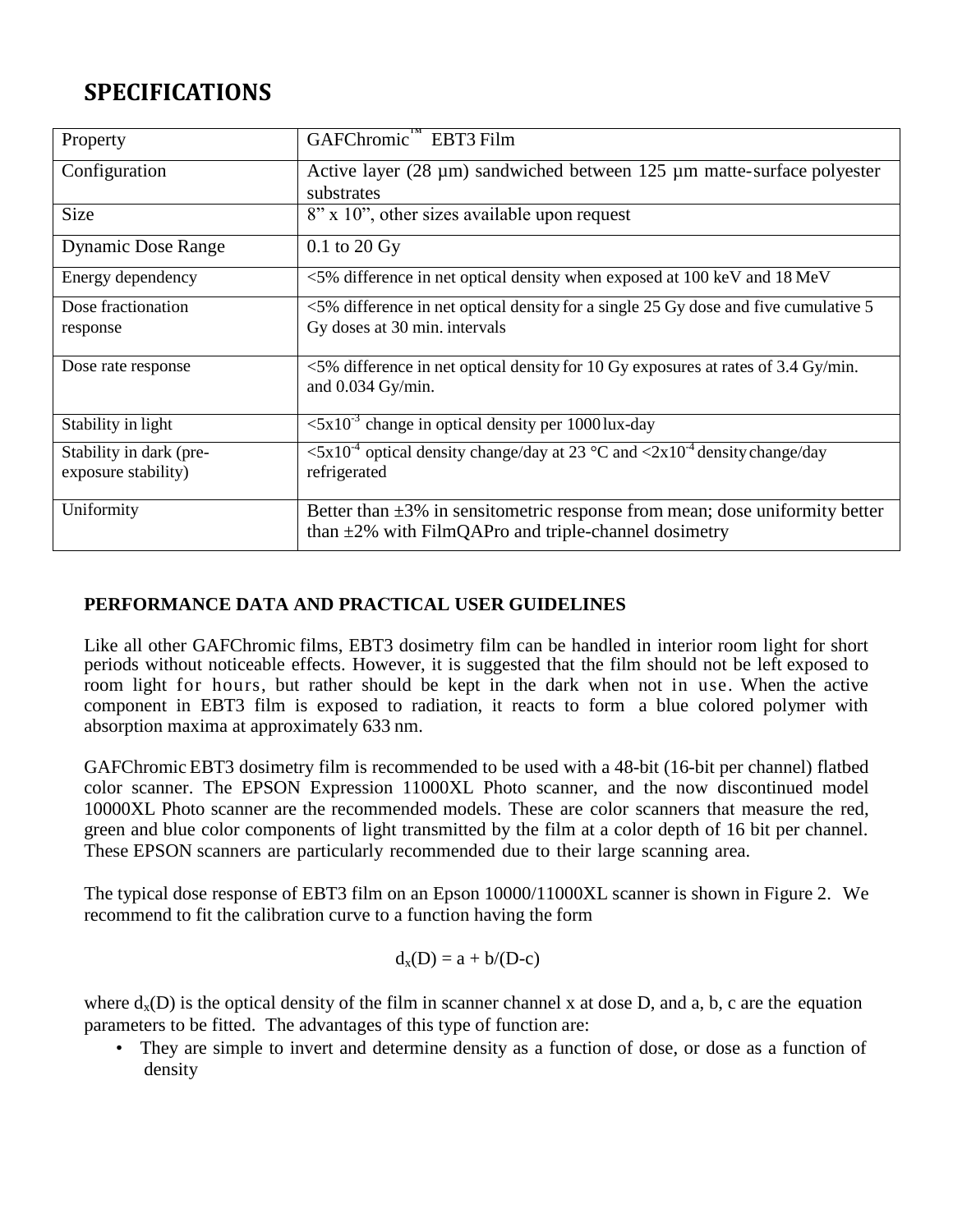- They have rational behavior with respect to the physical reality that the density of the film increases with increasing exposure yet approaches a near constant value at high exposure. Polynomial functions characteristically have no correspondence to physical reality outside the data range over which they are fitted.
- Since these functions have the described rational behavior, fewer calibration points are required saving time and film: A typical case would use 6-8 points (including unexposed film) with the doses in geometric progression.

Detailed instructions defining the optimum procedure for scanning radiochromic film, establishing a calibration curve using FilmQAPro software and obtaining dose measurements from an application film are contained in the document [Efficient Protocols for Calibration and Dosimetry Films](efficient%20protocols%20for%20calibration%20and%20dosimetry%20films) on this web site. The procedures described have been thoroughly validated and are in widespread use in the medical physics community providing dose measurement uncertainty well below 2%.

### **PERFORMANCE COMPARISON BETWEEN GAFCHROMIC EBT3 AND EBT-XD FILMS**

As mentioned earlier, GAFChromic EBT3 is specifically designed to obtain optimum results for the applications where the maximum dose is <10 Gy. The high dose associated single or low-fraction applications such as SRS or SBRT poses challenges for the use of  $EBT3^{3,4}$  $EBT3^{3,4}$  $EBT3^{3,4}$ . The two main problems are the increased dose uncertainty at high dose and the impact of the lateral response artifact for wide exposure fields $6-9$ .

Due to the chromatic nature of GAFChromic film, there is no clear color saturation point. This is an advantage when FilmQAPro Pro software is used for the dosimetry analysis, since the use of the three available color channels effectively extends the dynamic range of the film. However, increasingly shallow slopes of the EBT3 response curves at doses >10 Gy may lead to increased dose uncertainty in this high dose region. As seen in Figure 2, EBT-XD film provides steeper slopes of the red and green response functions than EBT3 at higher doses and is therefore more desirable for measurements at doses  $>10$  Gy,.



Figure 2. Comparison of Calibration Curves of GAFChromic EBT3 (left) and EBT-XD (right) films

As noted in many publications<sup>5-8</sup>, flatbed scanners used for radiochromic film measurement